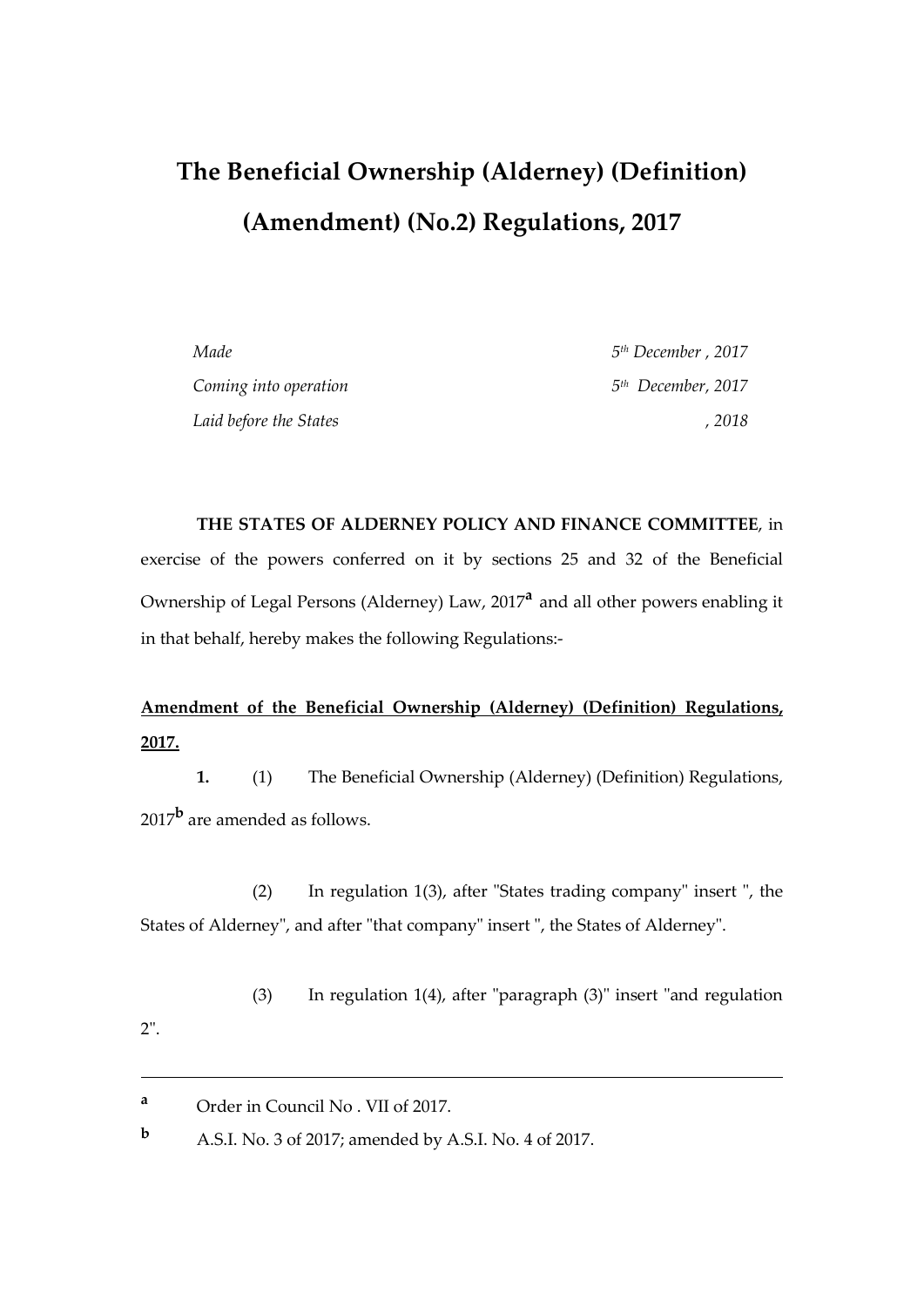- (4) For regulation  $2(1)(c)$ , substitute the following-
	- "(c) if any trustee of the trust is an Alderney corporate trustee, or a non-Alderney corporate trustee which is a listed company, that trustee,".
- (5) For regulation 2(1)(d), substitute the following  $-$ 
	- "(d) if any trustee of the trust is a non-Alderney corporate trustee other than a listed company -
		- (i) that trustee, and
		- (ii) the natural persons who would be the beneficial owners of that trustee if the trustee were a relevant legal person,".

# **Interpretation.**

**2.** (1) The Interpretation (Guernsey) Law, 1948**<sup>c</sup>** applies to the interpretation of these Regulations.

(2) Any reference in these Regulations to an enactment is a reference thereto as from time to time amended, re-enacted (with or without modification), extended or applied.

**.** 

**<sup>c</sup>** Ordres en Conseil Vol. XIII, p. 355.